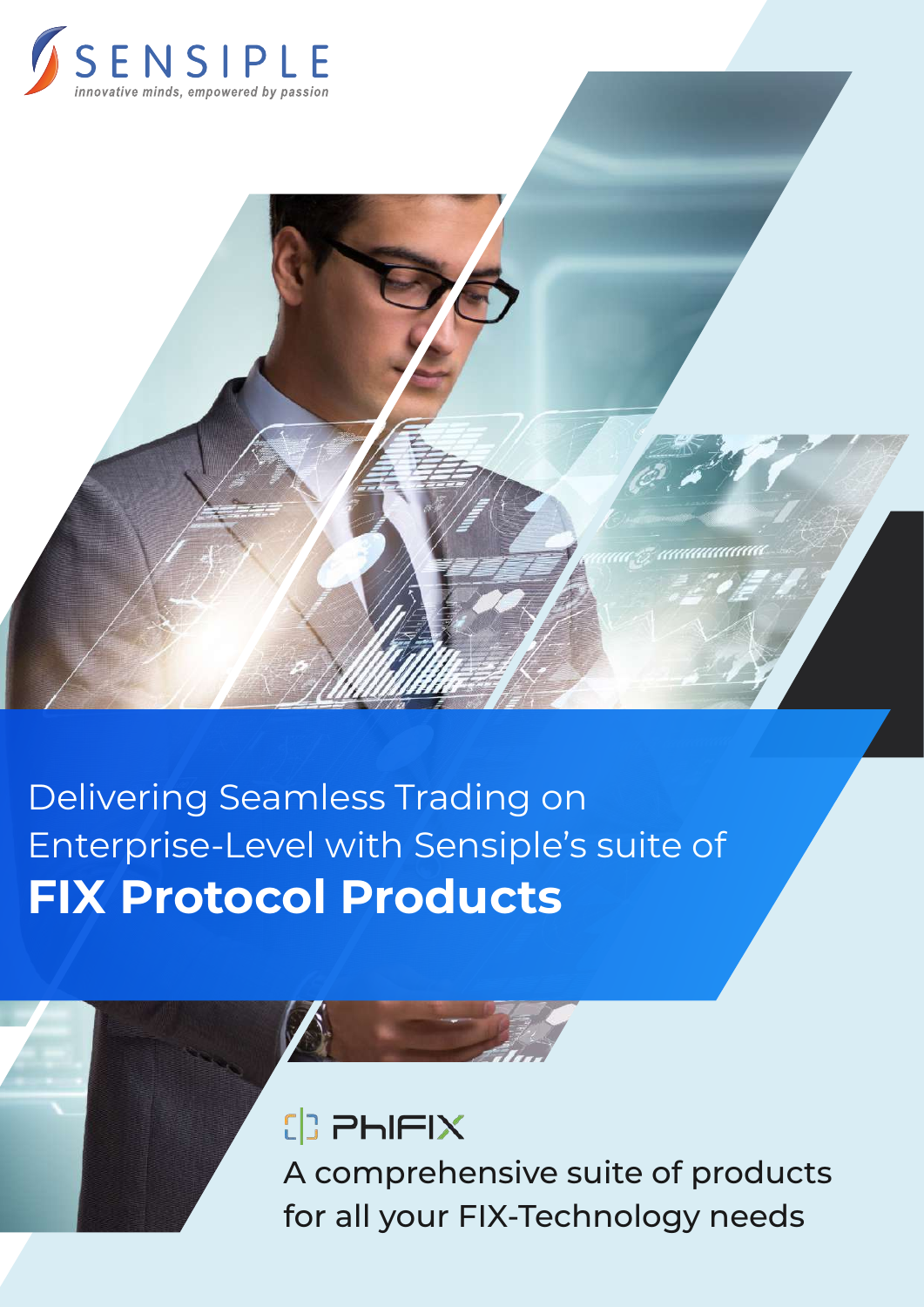## What We **Offer**

Trade seamlessly with electronic trading communication for all market participants (Buy-side/Sell-side/Venues etc). Sensiple's PhiFIX is a suite of multi-protocol (FIX Protocol, FAST, ITCH & OUCH) based messaging infrastructure to streamline high performance electronic trading communication in the financial securities industry. It

implements the automated trading of multi-assets including securities, derivative, and other financial instruments.



#### **Our Suite of FIX Protocol Products:**

PhiFIX suite of products spans across electronic trading life cycle including FIX Messaging Engine, FIX Session Testing, FIX Session Monitoring, FIX Client Certification and FIX Simulation.



#### **Order Management System:**

PhInOMS enables firms to capture and manage all order flows whether manually entered or received electronically. This SaaS-based model offers integrations, software hosted in a private cloud / deployed as standalone, data and FIX connectivity. Seamless upgrades and 24/7 support are provided.



## Why choose PhiFIX

- Best Implementation Practices  $\mathcal{C}_{I}$
- $\heartsuit$  Ease of Operability
- Supports Trading Automation
- $\heartsuit$  Best-in Class Infrastructure
- $\heartsuit$  Secured Framework

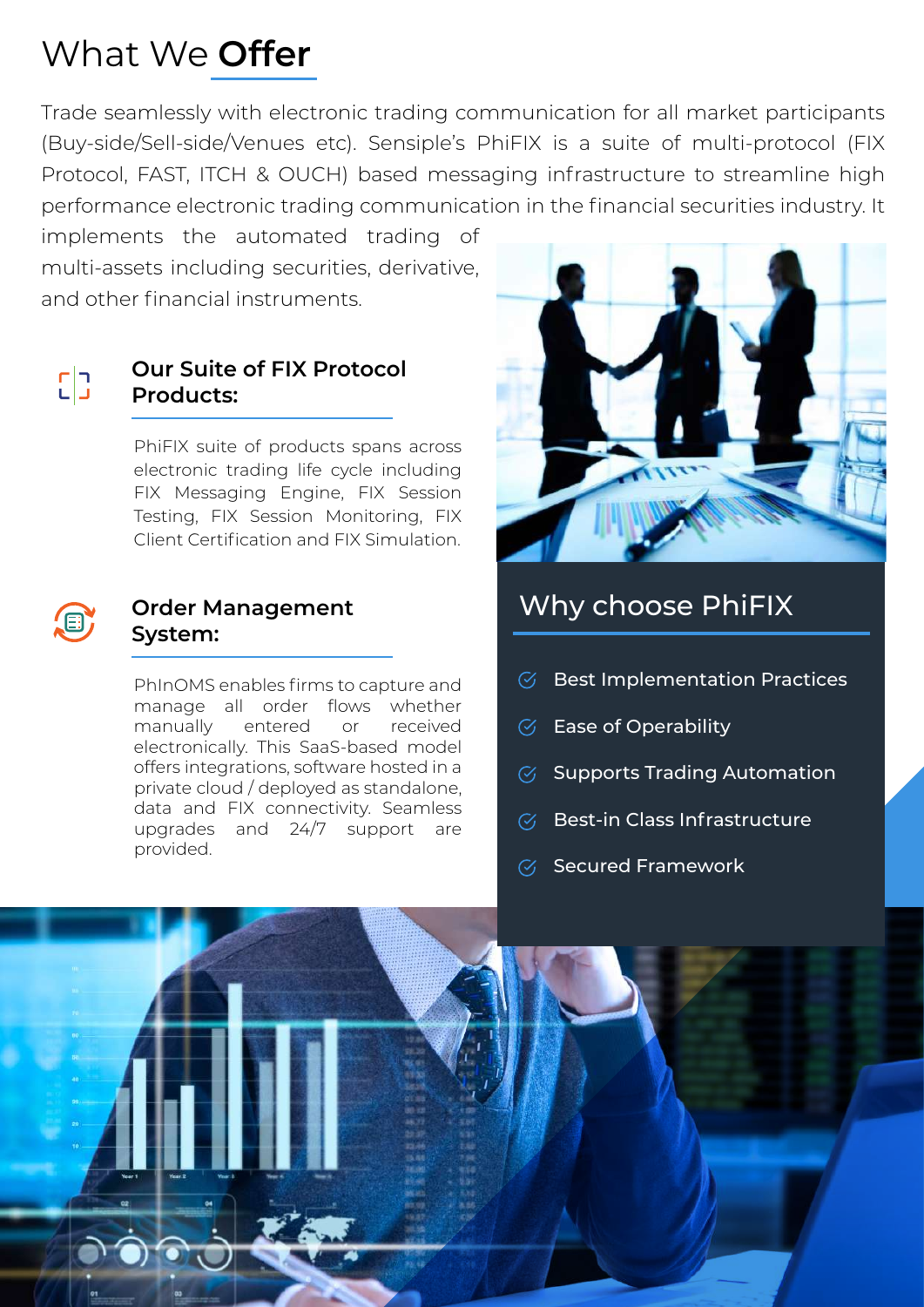# PhiFIX- Our Suite of **FIX Protocol Products**

This suite influences increased connectivity, operational efficiency, and low latency in the trading platform. The differentiator of PhiFIX is, it is comprehensive, robust, scalable FIX connectivity solution, which supports FIX functionalities in pre-trade, trade and post-trade, FIX Protocol message formats and various order routing systems.

#### **Accelerate Trading with Low Latency PhiFIX Engine**

Designed for high-frequency trading and to overcome connectivity latency issues. Supports multi-session and all major FIX versions. Low integration cost which involves FIX dialects customization for exchanges.

## **Automating FIX client Onboarding with PhiFIX Certifier**

End-to-end automation of onboarding & certification of new market participants, venues or asset class. This helps in reducing your operational cost & faster GO LIVEs.

#### **Simulating Multi-Trade Scenarios through PhiFIX Simulator**

Simulate multiple trade scenarios, APIs, Market Data and replay market scenarios with various trading rules.

### **Automating Trade Infrastructure Testing with PhiFIX Test Suite**

PhiFIX enables testing automation for various FIX functional systems, providing features like complex scenario validation for all market participants.

## **Monitor Real-Time Trade & Avert Trade Risk with PhiFIX Surveillance**

FIX surveillance platform for monitoring trade risk & identify FIX connectivity issues in complex FIX infrastructures with real-time analytics & statistics.



#### **Submit your Trade Reports on Real-Time with TRCapture:**

Comprehensive trade capture solution, enables market participants to submit trade reports on real-time with ARM's, APA's & Regulatory Bodies.

#### Other protocol-based product:

### **PhiSWIFT**

Robust SWIFT solution that supports multiple message types including Payments, Treasury, Security Settlements. It also provides the ability to validate the message structure & format as well as real time integration with OFAC/GI for AML Validations